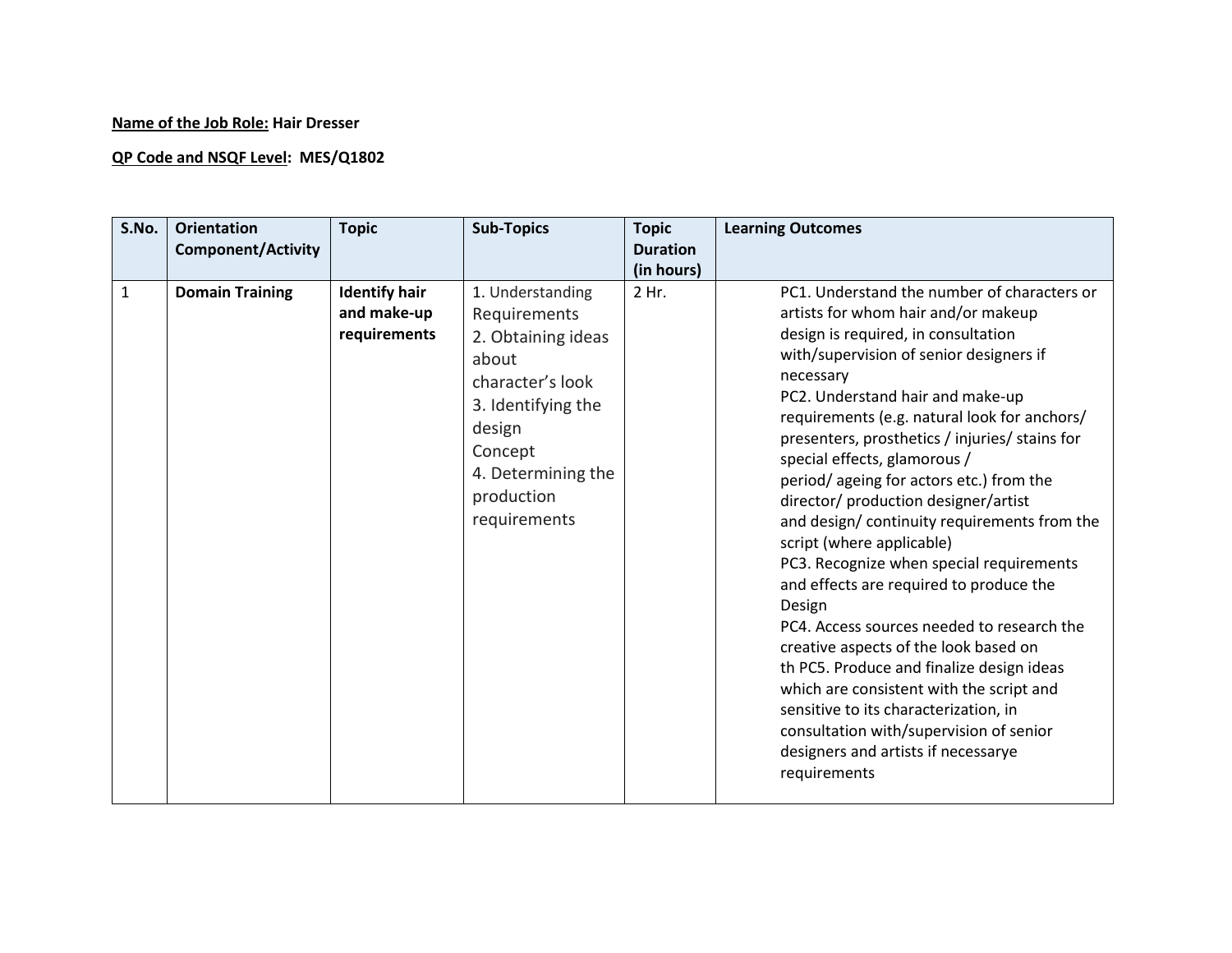|                | <b>Domain Training</b><br><b>Domain Training</b> | Manage Hair,<br>Make-up and<br><b>Prosthetics</b><br>supplies<br><b>Prepare for</b><br>altering the<br>artists'<br>appearance | 1. Evaluating<br>material<br>and equipment<br>2. Selecting and<br>purchasing relevant<br>products/ services<br>3. Monitoring stocks<br>1. Organizing and<br>arranging work<br>area,<br>materials, tools,<br>equipment | 2 Hr.<br>2 Hr. | PC1. Evaluating materials on quality, quantity, type,<br>costs<br>PC2. Determine the amount and quality of resources,<br>materials, tools and<br>equipment required to meet design specifications<br>PC3. Determine where and how resources should be<br>labeled, stored and arranged<br>PC4. Select the providers of materials and equipment<br>and purchase adequate<br>quantity and type of products, in line with creative,<br>technical and budgetary<br>requirements, in consultation with/supervision of<br>Senior Designers and<br>Producers if necessary<br>PC5. Monitor and replenish stock of hair, make-up or<br>prosthetics resources, as per<br>requirements<br>PC1. Prepare, organize and keep workstation<br>materials, equipment and on-set kit<br>fully stocked, tidy and hygienic<br>PC2. Explain hair and/or make up procedures to artists<br>and invite their questions<br>PC3. Prepare the skin and scalp appropriately for the<br>type of contact material used<br>PC4. Take measurements of the appropriate head and<br>body areas for preparation<br>of wigs, masks etc. |
|----------------|--------------------------------------------------|-------------------------------------------------------------------------------------------------------------------------------|-----------------------------------------------------------------------------------------------------------------------------------------------------------------------------------------------------------------------|----------------|---------------------------------------------------------------------------------------------------------------------------------------------------------------------------------------------------------------------------------------------------------------------------------------------------------------------------------------------------------------------------------------------------------------------------------------------------------------------------------------------------------------------------------------------------------------------------------------------------------------------------------------------------------------------------------------------------------------------------------------------------------------------------------------------------------------------------------------------------------------------------------------------------------------------------------------------------------------------------------------------------------------------------------------------------------------------------------------------------|
|                |                                                  |                                                                                                                               |                                                                                                                                                                                                                       |                | PC5. Arrange fittings and appointments with artists'<br>within production deadli                                                                                                                                                                                                                                                                                                                                                                                                                                                                                                                                                                                                                                                                                                                                                                                                                                                                                                                                                                                                                  |
| $\overline{2}$ | <b>Soft Skills and</b>                           | <b>Communication</b>                                                                                                          |                                                                                                                                                                                                                       | 2 Hr.          | Communicate what one intends to, to other team                                                                                                                                                                                                                                                                                                                                                                                                                                                                                                                                                                                                                                                                                                                                                                                                                                                                                                                                                                                                                                                    |
|                | Entrepreneurship                                 | & team<br>work                                                                                                                |                                                                                                                                                                                                                       |                | mates                                                                                                                                                                                                                                                                                                                                                                                                                                                                                                                                                                                                                                                                                                                                                                                                                                                                                                                                                                                                                                                                                             |